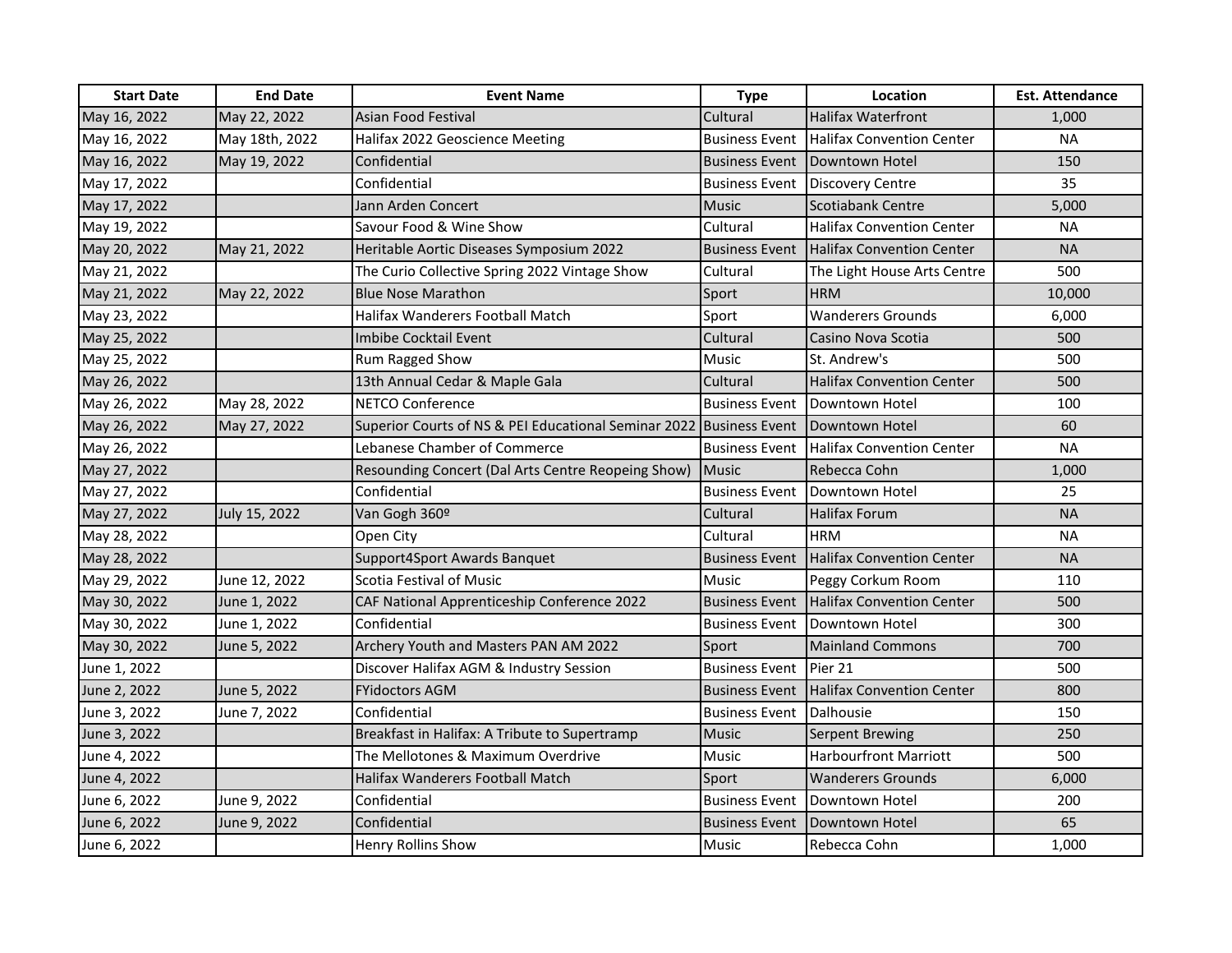| June 6, 2022  | June 7, 2022  | Public Sector Management Workshop 2022            | <b>Business Event</b> | Halifax Convention Center        | 275       |
|---------------|---------------|---------------------------------------------------|-----------------------|----------------------------------|-----------|
| June 7, 2022  | June 9, 2022  | AGM 2022                                          | <b>Business Event</b> | Downtown Hotel                   | 160       |
| June 8, 2022  | June 12, 2022 | 2022 Annual Meeting and Exhibition                | <b>Business Event</b> | Halifax Convention Center        | 600       |
| June 10, 2022 |               | Rare and Fine Wine Event                          | Cultural              | Casino Nova Scotia               | 500       |
| June 10, 2022 | June 11, 2022 | <b>CSLA Congress 2022</b>                         | <b>Business Event</b> | Downtown Hotel                   | 200       |
| June 12, 2022 |               | <b>Avril Lavigne Concert</b>                      | <b>Music</b>          | Scotiabank Centre                | 7,000     |
| June 14, 2022 | June 17, 2022 | Confidential                                      | <b>Business Event</b> | University                       | 175       |
| June 14, 2022 | June 17, 2022 | Confidential                                      | <b>Business Event</b> | Downtown Hotel                   | 300       |
| June 14, 2022 | June 15, 2022 | An Intimate Evening with Johnny Reid              | Music                 | Rebecca Cohn                     | 1,000     |
| June 14, 2022 | June 15, 2022 | H20 Exhibition & Conference                       | <b>Business Event</b> | <b>Halifax Convention Center</b> | <b>NA</b> |
| June 14, 2022 |               | Arthritis Society Presents: 28th Celebrity Dinner | <b>Business Event</b> | Halifax Convention Center        | <b>NA</b> |
| June 16, 2022 | June 19, 2022 | CHF Canada Conference & AGM 2022                  | <b>Business Event</b> | <b>Halifax Convention Center</b> | 700       |
| June 17, 2022 |               | Art Battle Halifax City Championships             | Cultural              | Atlantica Hotel                  | 200       |
| June 17, 2022 | June 20, 2022 | Canadian Society of Immunology 2022               | <b>Business Event</b> | Downtown Hotel                   | 300       |
| June 19, 2022 | June 20, 2022 | MPC Mortgage Symposium & Trade Show 2022          | <b>Business Event</b> | Halifax Convention Center        | <b>NA</b> |
| June 20, 2022 | June 23, 2022 | Confidential                                      | <b>Business Event</b> | Downtown Hotel                   | 150       |
| June 21, 2022 | July 1, 2022  | <b>Bedford Days</b>                               | Cultural              | <b>Bedford</b>                   | <b>NA</b> |
| June 21, 2022 |               | DJ Shub War Club (Grand Oasis Stage)              | Music                 | <b>Grand Parade Square</b>       | 3,000     |
| June 22, 2022 | June 24, 2022 | Confidential                                      | <b>Business Event</b> | Downtown Hotel                   | 60        |
| June 22, 2022 | June 24, 2022 | Board Meeting & Executive Committee Retreat       | <b>Business Event</b> | Downtown Hotel                   | 36        |
| June 23, 2022 | June 26, 2022 | Confidential                                      | <b>Business Event</b> | Downtown Hotel                   | 300       |
| June 24, 2022 | June 27, 2022 | CAS Annual Conference 2022                        | <b>Business Event</b> | <b>Halifax Convention Center</b> | 1,000     |
| June 25, 2022 | July 2, 2022  | Royal Nova Scotia International Tattoo            | Cultural              | Scotiabank Centre                | 40,000    |
| June 27, 2022 | June 30, 2022 | Confidential                                      | <b>Business Event</b> | Downtown Hotel                   | 150       |
| June 30, 2022 |               | Halifax Wanderers Football Match                  | Sport                 | <b>Wanderers Grounds</b>         | 6,000     |
| June 30, 2022 |               | Thane Dunn's ELVIS GREATEST HITS                  | <b>Music</b>          | Dalhousie Arts Centre            | 1,000     |
| July 1, 2022  |               | Neon Dreams (Grand Oasis Stage)                   | <b>Music</b>          | <b>Grand Parade Square</b>       | 3,000     |
| July 1, 2022  | July 9, 2022  | Atlantic Fire Leadership Conference 2022          | <b>Business Event</b> | Halifax Convention Center        | <b>NA</b> |
| July 2, 2022  |               | RINST Salute to Ukraine (Grand Oasis Stage)       | <b>Music</b>          | <b>Grand Parade Square</b>       | 3,000     |
| July 4, 2022  | July 8, 2022  | TD MMS Conference                                 | <b>Business Event</b> | Downtown Hotel                   | 285       |
| July 7, 2022  |               | <b>Colin James Concert</b>                        | <b>Music</b>          | Rebecca Cohn                     | 1,000     |
| July 8, 2022  | July 9, 2022  | Alan Doyle (Grand Oasis Stage)                    | Music                 | <b>Grand Parade Square</b>       | 5,000     |
| July 8, 2022  | July 10, 2022 | Peggy's Cove Festival of the Arts                 | Cultural              | Peggy's Cove Info Centre         | 5,000     |
| July 9, 2022  |               | <b>Classified (Grand Oasis Stage)</b>             | Music                 | <b>Grand Parade Square</b>       | 5,000     |
| July 10, 2022 |               | Five-K The Popcicle Run (Blue Nose Marathon)      | Sport                 | Waterfront                       | 500       |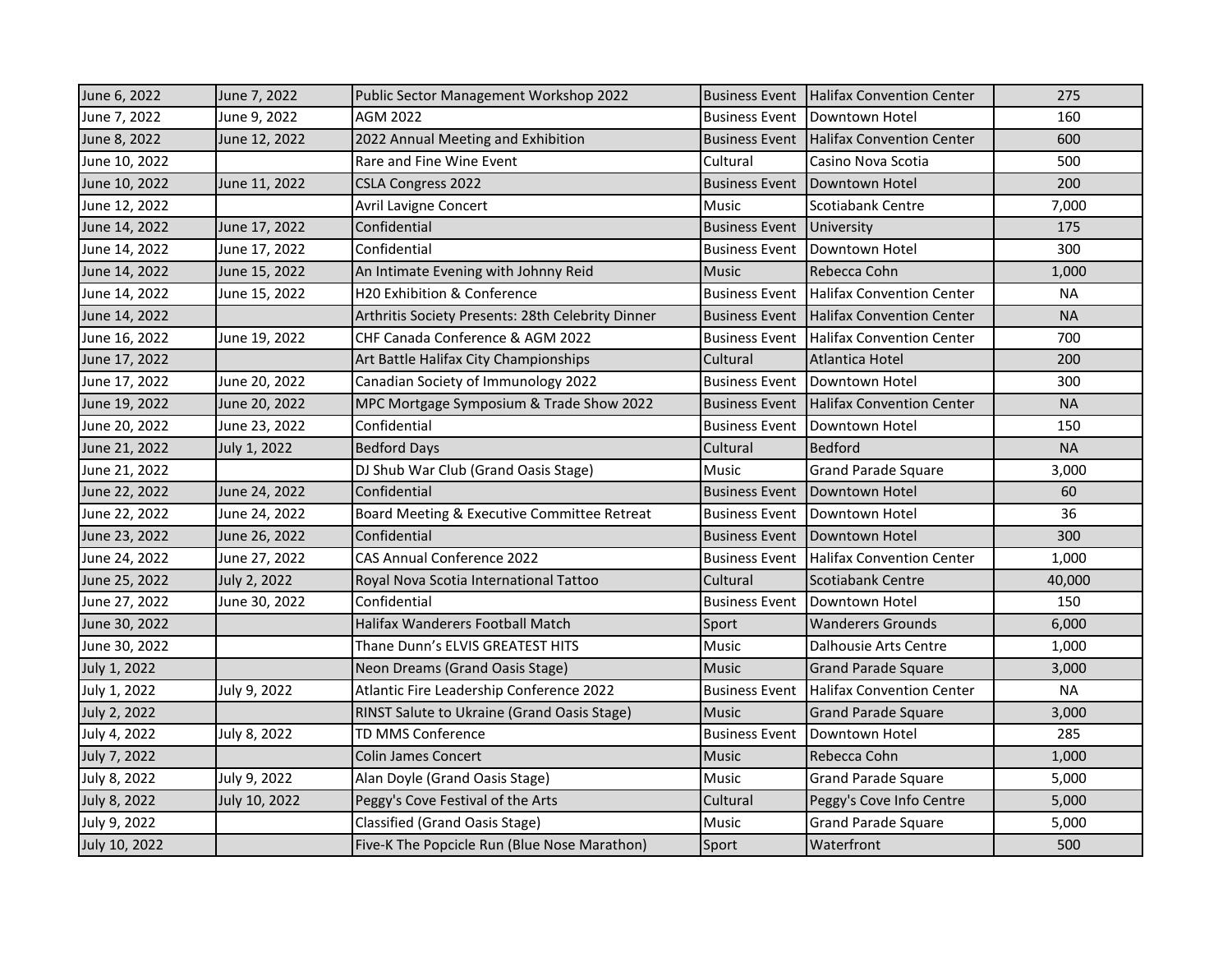| July 12, 2022   | July 17, 2022   | Halifax Jazz Festival                      | Music                 | <b>Halifax Waterfront</b>        | 20,000 |
|-----------------|-----------------|--------------------------------------------|-----------------------|----------------------------------|--------|
| July 13, 2022   | July 14, 2022   | 2022 Deloitte Partner Meeting              | <b>Business Event</b> | <b>Halifax Convention Center</b> | 1,400  |
| July 14, 2022   |                 | Russell Peters - Act Your Age World Tour   | Comedy                | Scotiabank Centre                | 5,000  |
| July 14, 2022   | July 24, 2022   | Halifax Pride Festival                     | Cultural              | <b>Garrison Grounds</b>          | 40,000 |
| July 16, 2022   |                 | <b>CFL Touchdown Atlantic</b>              | Sport                 | Wolfville                        | 10,000 |
| July 18, 2022   | July 20, 2022   | Confidential                               | <b>Business Event</b> | Halifax Convention Center        | 300    |
| July 21, 2022   | July 24, 2022   | Afrifest                                   | Cultural              | <b>Halifax Waterfront</b>        | 1,000  |
| July 21, 2022   | July 24, 2022   | <b>CVMA Convention 2022</b>                | <b>Business Event</b> | Halifax Convention Center        | 250    |
| July 22, 2022   | July 24, 2022   | Nova Multifest                             | Cultural              | <b>Alderney Landing</b>          | 1,000  |
| July 23, 2022   |                 | <b>Halifax Wanderers Football Match</b>    | Sport                 | <b>Wanderers Grounds</b>         | 6,000  |
| July 25, 2022   | July 28, 2022   | Confidential                               | <b>Business Event</b> | Downtown Hotel                   | 150    |
| July 26, 2022   | July 28, 2022   | Confidential                               | <b>Business Event</b> | Downtown Hotel                   | 200    |
| July 26, 2022   | July 29, 2022   | Confidential                               | <b>Business Event</b> | <b>IDowntown Hotel</b>           | 90     |
| July 27, 2022   | August 1, 2022  | Halifax Busker Festival                    | Cultural              | Halifax/Dart Waterfront          | 50,000 |
| July 28, 2022   | August 1, 2022  | Confidential                               | Sport                 | <b>RBC Centre</b>                | 143    |
| July 28, 2022   | August 1, 2022  | Pawn Wise Chess Festival 2022              | <b>Business Event</b> | <b>SMU &amp; Central Library</b> | 790    |
| July 29, 2022   |                 | Ria Mae (Grand Oasis Stage)                | Music                 | <b>Grand Parade Square</b>       | 1,000  |
| July 29, 2022   | August 1, 2022  | Canadian Blind Hockey Development Camp     | Sport                 | University                       | 100    |
| July 29, 2022   | August 1, 2022  | Senior Baseball Championships              | Sport                 | Multiple HRM Ball Fields         | 760    |
| July 29, 2022   | July 31, 2022   | National Black Canadians Summit 2022       | <b>Business Event</b> | <b>Halifax Convention Center</b> | 800    |
| July 29, 2022   | August 1, 2022  | RibFest                                    | Cultural              | <b>Alderney Landing</b>          | 1,000  |
| July 30, 2022   | July 31, 2022   | 2022 Group Tour                            | <b>Business Event</b> | Downtown Hotel                   | 45     |
| July 31, 2022   |                 | Jason Mraz & Raining Jane Concert          | Music                 | Rebecca Cohn                     | 1,000  |
| August 1, 2022  |                 | Haviah Mighty (Grand Oasis Stage)          | Music                 | <b>Grand Parade Square</b>       | 1,000  |
| August 1, 2022  |                 | <b>Halifax Wanderers Football Match</b>    | Sport                 | <b>Wanderers Grounds</b>         | 6,000  |
| August 1, 2022  | August 5, 2022  | Confidential                               | <b>Business Event</b> | Halifax Convention Center        | 250    |
| August 1, 2022  | August 4, 2022  | Confidential                               | <b>Business Event</b> | <b>IDowntown Hotel</b>           | 150    |
| August 3, 2022  | August 11, 2022 | Confidential                               | <b>Business Event</b> | Lake Banook                      | 1,200  |
| August 6, 2022  |                 | Joel Plasket Emergency (Grand Oasis Stage) | <b>Music</b>          | <b>Grand Parade Square</b>       | 5,000  |
| August 7, 2022  | August 12, 2022 | Confidential                               | <b>Business Event</b> | Halifax Convention Center        | 500    |
| August 8, 2022  | August 11, 2022 | Confidential                               | <b>Business Event</b> | Downtown Hotel                   | 150    |
| August 10, 2022 | August 10, 2022 | Confidential                               | <b>Business Event</b> | Downtown Hotel                   | 26     |
| August 13, 2022 |                 | DJ Bambii (Grand Oasis Stage)              | Music                 | <b>Grand Parade Square</b>       | 1,000  |
| August 13, 2022 |                 | Halifax Wanderers Football Match           | Sport                 | <b>Wanderers Grounds</b>         | 6,000  |
| August 15, 2022 | August 18, 2022 | Confidential                               | <b>Business Event</b> | Downtown Hotel                   | 150    |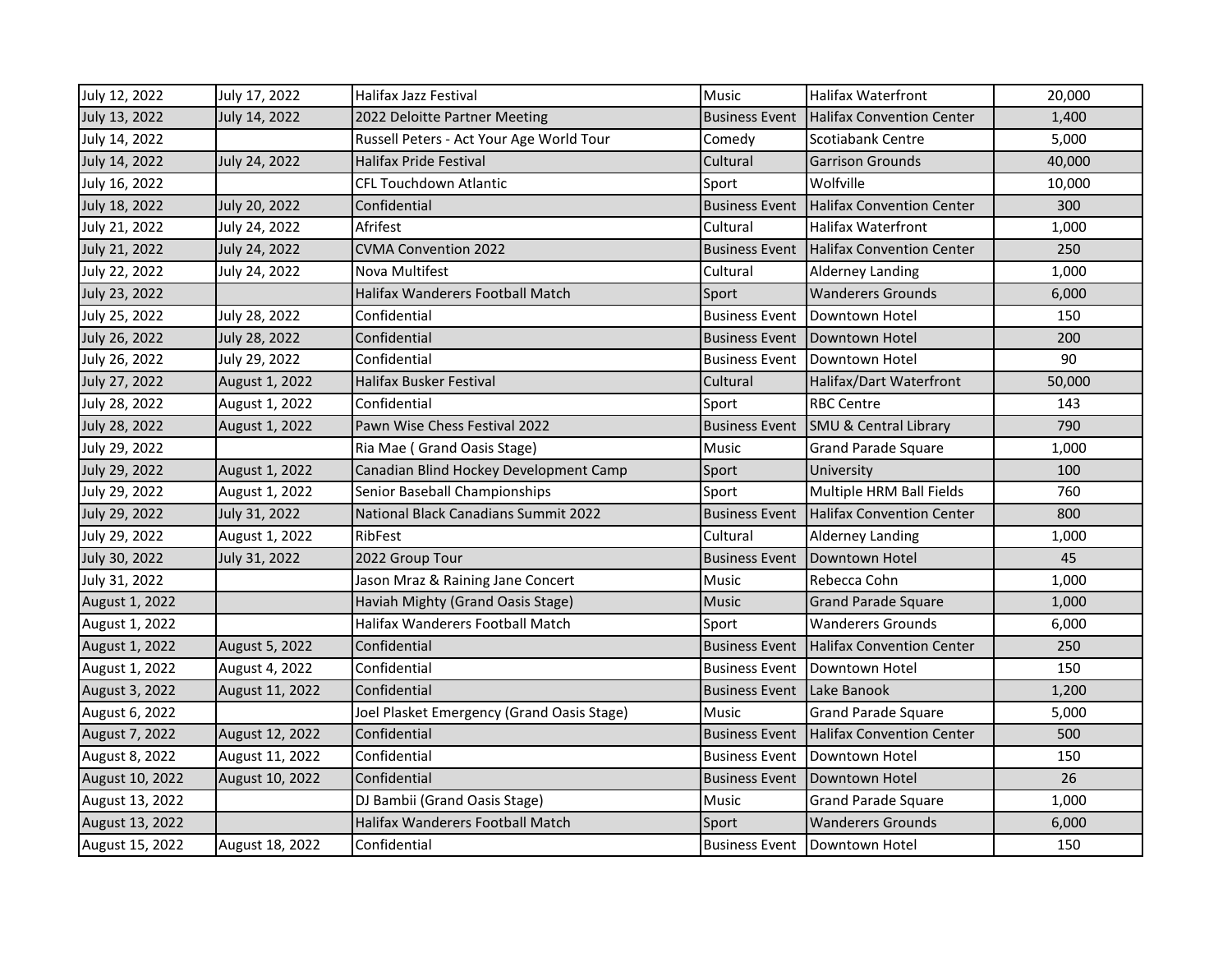| August 19, 2022    | August 20, 2022                                         | Confidential                                                                       | <b>Business Event</b> | Downtown Hotel                   | 60        |
|--------------------|---------------------------------------------------------|------------------------------------------------------------------------------------|-----------------------|----------------------------------|-----------|
| August 19, 2022    |                                                         | Cloverdale B2B Famba (Grand Oasis Stage)                                           | Music                 | <b>Grand Parade Square</b>       | 3,000     |
| August 20, 2022    |                                                         | Green Velvet (Grand Oasis Stage)                                                   | <b>Music</b>          | <b>Grand Parade Square</b>       | 1,000     |
| August 20, 2022    |                                                         | Halifax Wanderers Football Match                                                   | Sport                 | <b>Wanderers Grounds</b>         | 6,000     |
| August 21, 2022    |                                                         | Martha Wainwright                                                                  | <b>Music</b>          | St. Andrews Stage                | 500       |
| August 23, 2022    | August 28, 2022                                         | Glaucoma Research Soc 2022                                                         | <b>Business Event</b> | University                       | 150       |
| August 24, 2022    | August 28, 2022                                         | Matt Mays with Daniel Romano                                                       | Music                 | The Shore Club                   | 500       |
| August 28, 2022    | September 4, 2022                                       | Halifax Urban Folk Festival (HUFF)                                                 | Music                 | Carleton                         | 1,000     |
| August 29, 2022    | September 1, 2022                                       | Chriselle Management, Inc.                                                         | <b>Business Event</b> | <b>Halifax Convention Center</b> | 375       |
| August 31, 2022    | September 5, 2022                                       | 49er, 49erFX & Nacra17 World Sailing Championships                                 | Sport                 | St. Margarets Bay                | 580       |
| September 1, 2022  | September 2, 2022                                       | <b>Metric Concert</b>                                                              | <b>Music</b>          | Rebecca Cohn                     | 1,000     |
| September 2, 2022  | September 3, 2022                                       | BBMO\$ (Grand Oasis Stage)                                                         | Music                 | <b>Grand Parade Square</b>       | 1,000     |
| September 2, 2022  |                                                         | September 12, 2022 Halifax Fringe Festival                                         | <b>Music</b>          | <b>Bus Stop Theatre</b>          | 1,000     |
| September 5, 2022  |                                                         | Halifax Wanderers Football Match                                                   | Sport                 | <b>Wanderers Grounds</b>         | 6,000     |
| September 8, 2022  | September 9, 2022                                       | Nova Scotia Seafood Alliance AGM 2022                                              | <b>Business Event</b> | <b>Halifax Convention Center</b> | <b>NA</b> |
| September 10, 2022 |                                                         | Halifax Wanderers Football Match                                                   | Sport                 | Wanderers Grounds                | 6,000     |
|                    | September 11, 2022 September 17, 2022 ICMM 2022         |                                                                                    | <b>Business Event</b> | Downtown Hotel                   | 150       |
|                    | September 11, 2022 September 15, 2022 Confidential      |                                                                                    | <b>Business Event</b> | Downtown Hotel                   | 15        |
|                    | September 11, 2022 September 14, 2022 RIMS Cda 2022     |                                                                                    | <b>Business Event</b> | <b>Halifax Convention Center</b> | 1,000     |
| September 15, 2022 |                                                         | Confidential                                                                       | Sport                 | Downtown Hotel                   | 50        |
|                    |                                                         | September 15, 2022 September 22, 2022 FIN Atlantic Film Festival                   | Cultural              | Ciniplex Park Lane               | 15,000    |
|                    |                                                         | September 15, 2022 September 24, 2022 Hopscotch Hip Hop Festival                   | Music                 | <b>Grand Parade Square</b>       | 3,000     |
| September 16, 2022 |                                                         | Like a Motorcycle (Grand Oasis Stage)                                              | Music                 | <b>Grand Parade Square</b>       | 3,000     |
|                    | September 16, 2022 September 18, 2022 ISIRC 2022        |                                                                                    | <b>Business Event</b> | <b>University</b>                | 650       |
| September 17, 2022 |                                                         | The Sheepdogs Concert                                                              | <b>Music</b>          | The Light House Arts Centre      | 700       |
|                    |                                                         | September 18, 2022 September 20, 2022 2022 National Insurance Conference of Canada | <b>Business Event</b> | Halifax Convention Center        | 500       |
|                    | September 18, 2022 September 22, 2022 IEEE - CCECE 2022 |                                                                                    | <b>Business Event</b> | Downtown Hotel                   | 500       |
|                    | September 19, 2022 September 23, 2022 REVES 2022        |                                                                                    | <b>Business Event</b> | Downtown Hotel                   | 120       |
|                    |                                                         | September 19, 2022 September 20, 2022 Halifax Universities Career Fair             | <b>Business Event</b> | <b>Halifax Convention Center</b> | <b>NA</b> |
|                    |                                                         | September 22, 2022 September 24, 2022 CFAS Annual Meeting 2022                     | <b>Business Event</b> | <b>Halifax Convention Center</b> | 600       |
|                    | September 22, 2022 September 24, 2022 CanSAGE 2022      |                                                                                    | <b>Business Event</b> | Halifax Convention Center        | 250       |
|                    |                                                         | September 23, 2022 September 24, 2022 Sarah Harmer Concert                         | Music                 | Rebecca Cohn                     | 1,000     |
| September 24, 2022 |                                                         | Halifax Wanderers Football Match                                                   | Sport                 | <b>Wanderers Grounds</b>         | 6,000     |
| September 24, 2022 |                                                         | <b>Trevor Noah Show</b>                                                            | Comedy                | Scotiabank Centre                | 7,000     |
| September 27, 2022 |                                                         | Tribute Show - Elton John & Ed Sheeran                                             | Music                 | Rebecca Cohn                     | 1,000     |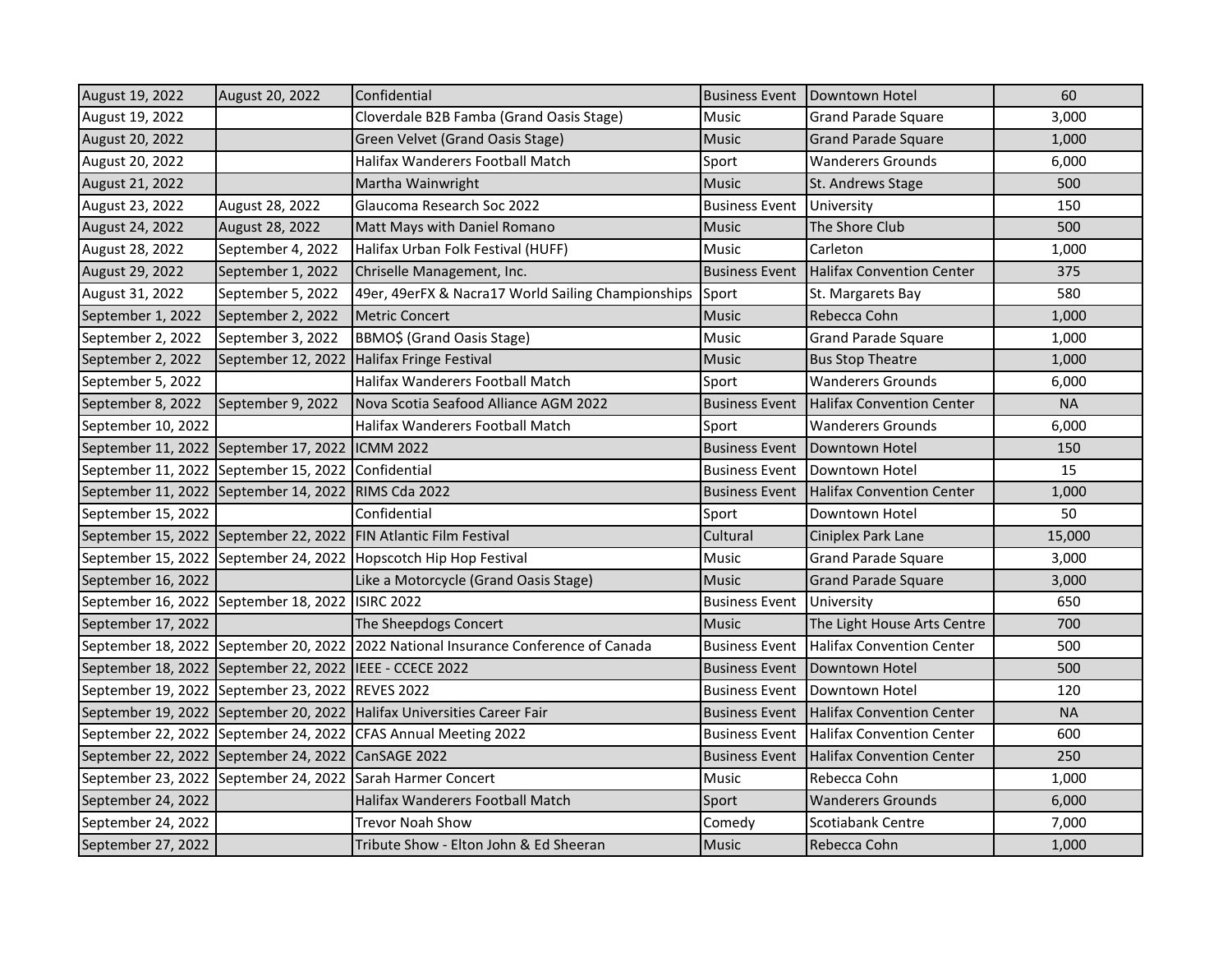| October 1, 2022   |                   | Loud with Lary Kidd                              | Music                 | The Seahorse                                      | 500       |
|-------------------|-------------------|--------------------------------------------------|-----------------------|---------------------------------------------------|-----------|
| October 1, 2022   |                   | Halifax Wanderers Football Match                 | Sport                 | <b>Wanderers Grounds</b>                          | 6,000     |
| October 3, 2022   | October 6, 2022   | 2022 World Ocean Tech and Innovation Summit      | <b>Business Event</b> | <b>Halifax Convention Center</b>                  | 275       |
| October 4, 2022   | October 7, 2022   | DFO-ITAC Oil Spill conference                    | <b>Business Event</b> | Unspecified                                       | 100       |
| October 4, 2022   |                   | The Austrailian Pink Floyd Show                  | Music                 | Scotiabank Centre                                 | 3,000     |
| October 6, 2022   | October 8, 2022   | Martime Marine Supply Dealer Show                | Cultural              | <b>Halifax Convention Center</b>                  | <b>NA</b> |
| October 10, 2022  | October 15, 2022  | World Muscle Society 2022                        | <b>Business Event</b> | <b>Halifax Convention Center</b>                  | 900       |
| October 12, 2022  | October 13, 2022  | 24th Department of Fisheries Conference          | <b>Business Event</b> | <b>Halifax Convention Center</b>                  | <b>NA</b> |
| October 12, 2022  | October 13, 2022  | Confidential                                     | <b>Business Event</b> | Downtown Hotel                                    | 180       |
| October 13, 2022  | October 15, 2022  | Nocturne                                         | Cultural              | Various                                           | 10,000    |
| October 16, 2022  |                   | Tom Segura Show                                  | Comedy                | Scotiabank Centre                                 | 5,000     |
| October 16, 2022  | October 19, 2022  | Confidential                                     | <b>Business Event</b> | Downtown Hotel                                    | 600       |
| October 18, 2022  | October 20, 2022  | <b>CPCI Fall AGM</b>                             | <b>Business Event</b> | Downtown Hotel                                    | 125       |
| October 19, 2022  | October 21, 2022  | Recreation NS 2022 Symposium                     | <b>Business Event</b> | Downtown Hotel                                    | 150       |
| October 19, 2022  | October 21, 2022  | <b>CSAE 2022 National Conference</b>             | <b>Business Event</b> | <b>Halifax Convention Center</b>                  | 600       |
| October 20, 2022  | October 23, 2022  | Sail Canada 2022 AGM                             | <b>Business Event</b> | Downtown Hotel                                    | 100       |
| October 20, 2022  | October 23, 2022  | 8th Canadian Burn Symposium                      | <b>Business Event</b> | <b>Halifax Convention Center</b>                  | 275       |
| October 22, 2022  | October 25, 2022  | Atlantic Public Service Alliance                 | <b>Business Event</b> | <b>Halifax Convention Center</b>                  | <b>NA</b> |
| October 22, 2022  |                   | <b>Grocery Foundation Gala</b>                   | <b>Business Event</b> | <b>Halifax Convention Center</b>                  | <b>NA</b> |
| October 25, 2022  |                   | RBC GAM Roadshow 2022                            | <b>Business Event</b> | <b>Halifax Convention Center</b>                  | <b>NA</b> |
| October 26, 2022  | October 28, 2022  | CIAJ 2022 Annual Conference                      | <b>Business Event</b> | <b>IDowntown Hotel</b>                            | 170       |
| October 26, 2022  |                   | PC Charity Fundraising Gala 2022                 | <b>Business Event</b> | <b>Halifax Convention Center</b>                  | <b>NA</b> |
| October 28, 2022  | October 30, 2022  | Hal-Con                                          | Cultural              | <b>Halifax Convention Center</b>                  | 10,000    |
| October 30, 2022  |                   | Pianist Angela Hewitt Show                       | <b>Music</b>          | Rebecca Cohn                                      | 1,000     |
| November 1, 2022  |                   | <b>Mobius Awards Gala</b>                        | <b>Business Event</b> | <b>Halifax Convention Center</b>                  | <b>NA</b> |
| November 3, 2022  |                   | Nova Scotia Business Hall of Fame Dinner         | <b>Business Event</b> | Halifax Convention Center                         | 700       |
| November 3, 2022  | November 4, 2022  | Minister's Agriculture and Beverage Conference   | <b>Business Event</b> | <b>Halifax Convention Center</b>                  | <b>NA</b> |
| November 5, 2022  |                   | The Laing House Masquerade Ball                  | <b>Business Event</b> | Halifax Convention Center                         | <b>NA</b> |
| November 5, 2022  | November 6, 2022  | <b>Atlantic Wedding Showcase</b>                 | Cultural              | <b>Halifax Convention Center</b>                  | <b>NA</b> |
| November 6, 2022  | November 10, 2022 | Confidential                                     | <b>Business Event</b> | <b>Halifax Convention Center</b>                  | 650       |
| November 6, 2022  | November 9, 2022  | <b>CWWA National Conference 2022</b>             | <b>Business Event</b> | Downtown Hotel                                    | 400       |
| November 8, 2022  |                   | Atlantic Convenience Expo (ACE), and ACSA Awards | <b>Business Event</b> | <b>Halifax Convention Center</b>                  | <b>NA</b> |
| November 11, 2022 | November 12, 2022 | <b>VIEW Dance Competition</b>                    | Sport                 | <b>Halifax Convention Center</b>                  | <b>NA</b> |
| November 14, 2022 | November 18, 2022 | CPA NS PD Week 2022                              | <b>Business Event</b> | <b>Halifax Convention Center</b>                  | <b>NA</b> |
| November 17, 2022 |                   | <b>CBRE 2022 Market Outlook Breakfast</b>        |                       | <b>Business Event   Halifax Convention Center</b> | <b>NA</b> |